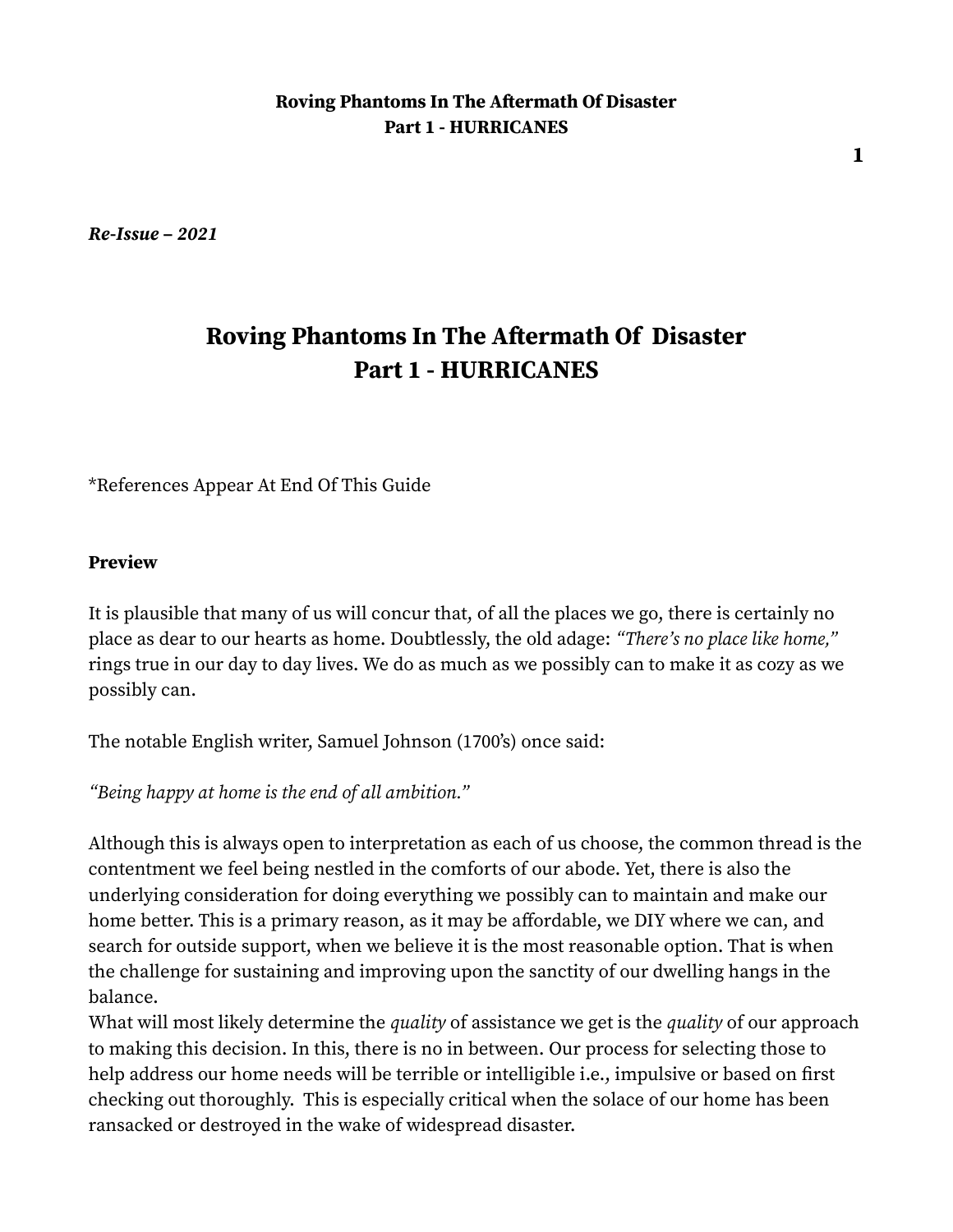#### **Aftermath of Disaster**

Whether we live in a disaster-prone area or one where it shows its hideous face as we are asleep at night, one thing for sure: the situation is out of hand. There is no way we can humanly alter what was destined to occur – and is now upon us.

In retrospect, we can consider the gale force winds and rains of the most costly Hurricane (\$14.1B) of the *first three of the 2020* season: Laura, October 27. Areas most affected were southwestern Louisiana and southeastern Texas.

Laura began to gradually degrade, losing its destructive force two days later (29). By that time it had officially claimed 42 lives in the U.S and cumulative property damage upwards to \$14.1B. It is estimated that at least 8,000 homes were destroyed. Yet for each dwelling wiped out, there were nearly 1,000,000 between Louisiana and Texas which were in various states of disrepair: missing or badly damaged roofs, water damage, no clean running water or electricity, many homeless because their homes were/are uninhabitable, blown out windows, massive debris throughout , etc.… For our purposes, we can regard this as the "first wave" of the aftermath of disaster.

#### **Second Wave**

The next will either appear in the form of another storm or in that of malicious building tradesmen/women. These are also referred to as various vocations of contractors, from homebuilders to restoration personnel who pretend to be honest professionals. Often wherever there is pandemonium created from mass destruction, whether by human or natural causes, we will find them milling about soliciting for work. Although this nature of disreputable contractor also prey on commercial establishments, our leading emphasis is on the home setting. We may as well keep on track. Our focus is on trades people working in the private home sector. Of particular concern, those who are predatory.

#### **Writing On The Wall**

Often, especially during and immediately after major disaster affecting large numbers of residents, government both nationally and statewide, broadcast warnings against hiring bad people.

It is not that we are unaware of the danger, but we can easily become the overwhelmed by the devastation of our homes. In this state of emotion, our concern for process of getting our home back into habitable condition, as soon as possible, potentially clouds our better judgment.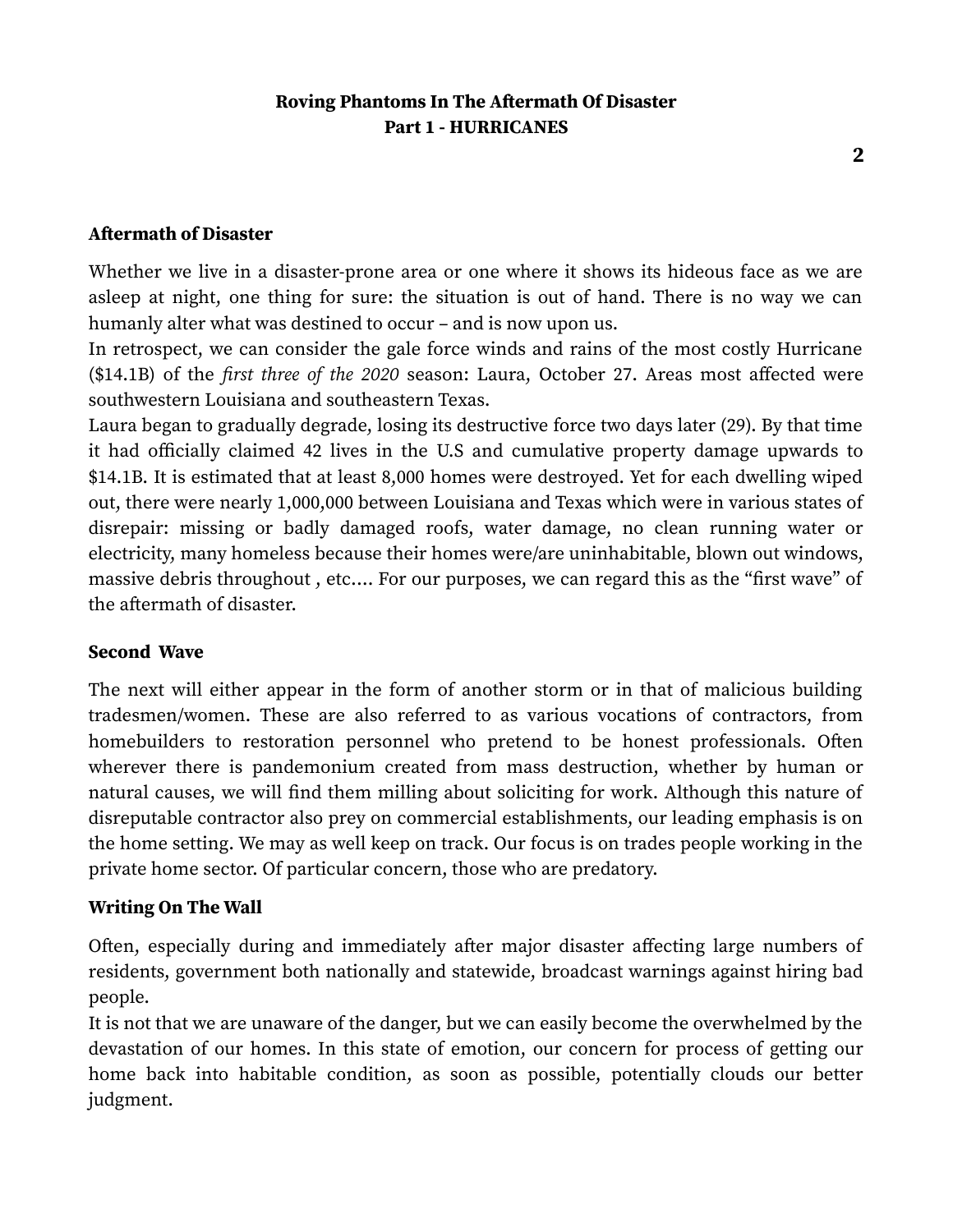But it is ironic in that those who are targeting us as we come to terms with the need to recover – are pretty clear about how to use our despair to defraud us.

Regularly, the *Federal Emergency Management Agency* (FEMA) releases lots of useful information for residents to take seriously. No doubt, those who have time to listen intently to the great advice offered against aftermath home fraud can at least have a more promising edge. Granted, our government often "writes" many warnings *on the wall* for us to remember - and heed. There is just so much information that it is hardly likely we will recollect everything. But here is something we can commit ourselves towards never forgetting:

*"Federal and state workers never ask for or accept money and always carry identification badges. There is no fee required to apply for or to get federal disaster assistance." - FEMA*

#### **Unfailing Culture of "Disaster Contractors"**

These are often mis-named "stormchasers." But this is *not what they are* – only a scandalous f*acet* of what they do. Storms, as we are well aware, have no dominion over catastrophe since there is also the pillage left by mudslides, wildfires, earthquakes, massive volcanic eruptions, monsoons, and such. Wherever there is mass destruction in America, they will be there. The misnomer *storm-chaser* is far too glamorous a name for bandits – which is what they are. They are not engaged in dignified scientific study/spectating as are legitimate storm-chases. Instead, these kind of individuals roam from one calamity to another to deceive and callously rob distressed homeowners.

Wherever these grave hardships are in our country, they are there. For some, they have already defrauded quite a number of residents before moving on. We do not know where they came from previous to soliciting work from us. We do not know what horrible things they did. But we hired them, anyway. Now we are their latest victim.

To add *insult to injury* - we do not even know where they went. One thing for sure - we are in a worse situation – short on funds we *once* had to get it done by the right company. This raises a very pivotal question we may want to ask ourselves: Are we willing to sacrifice what is left of our dignity and homes on a hunch that someone who happened to pop out of nowhere will *deliver us?* There are many stories about this *creepy* genre of building tradespersonnel (plural) stalking unsuspecting residents hit hard by disaster.

It does not matter much what it is labeled. But here is one mass disruption with which, in one way or another, we are also very familiar: *Hurricane Sandy.* It is nicknamed "Super-storm Sandy" – although that is what *all* hurricanes are.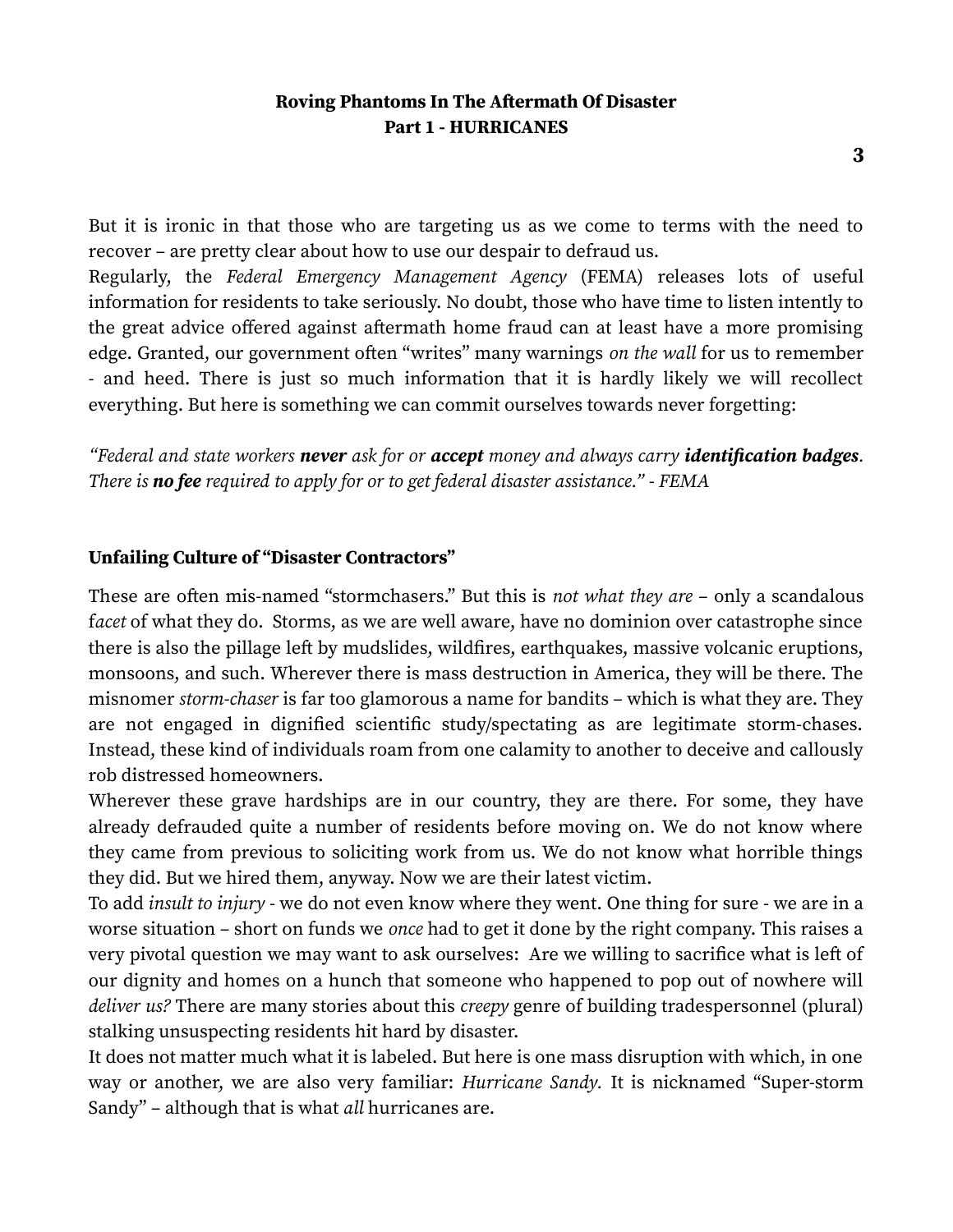#### **Sandy Anyone?**

Do we remember *Hurricane Sandy?* Whether we personally experienced it or not, there are very few people who were aware of its fury during that time (2012) who do not. On record, Hurricane Sandy netted upwards to \$65B in damage across 8 countries from the Caribbean to Canada! It was not the largest or most expensive, but doubtlessly a force *not to be* reckoned with. What is so significant mentioning Hurricane Sandy at this time, eight years later, is to emphasize yet another safety precaution we may want to etch deeply in our minds:

*before we hire contractors for restoring our home after being pulverized by catastrophe, consider the impact it can have on our household years from now.*

This is on the table because we can easily *react* rather than *respond* to the urgency of our situation. In other words, we can be motivated to hire contractors because they are there, or hesitate by first learning who they *really* are and proving their worth to what we need to accomplish.

#### **So Why Hurricane Sandy?**

Earlier this year (2020), a contractor was sentenced in New Jersey to 3 years in prison for defrauding approximately 19 homeowners. Each were *Hurricane Sandy* victims. The peculiar twist is that the man in question launched his home improvement-restoration business 2 years later (2014). Something else: it was at a time when there was an immense legal push for the federal government to release aid to residents who still had not received it. It appears this contractor's basic reason for starting the business was to exploit the situation as Hurricane Sandy victims began to receive long overdue assistance.

Subsequently, he began targeting survivors who required variations of home restorative service. He reportedly took their money doing little to no work before disappearing to pursue more post-hurricane victims. In 2015, as the story *goes*, he closed shop. It appears to have been not until 2019 when he finally had his day in court – 4 years later. This eventually leading to his sentencing in January 2020. Re-phrase: *before we hire contractors for restoring our home after being pulverized by catastrophe, first consider the impact it can have on our household years from now.*

#### **They Are There**

For some, our story could be a wakeup call against impulsive hiring, especially in the aftermath of disasters. Dishonest contractors like these are always around. Of course, as we have seen – even years after the storm. These are not isolated since they occur wherever disaster strikes – particularly where it directly impacts our household.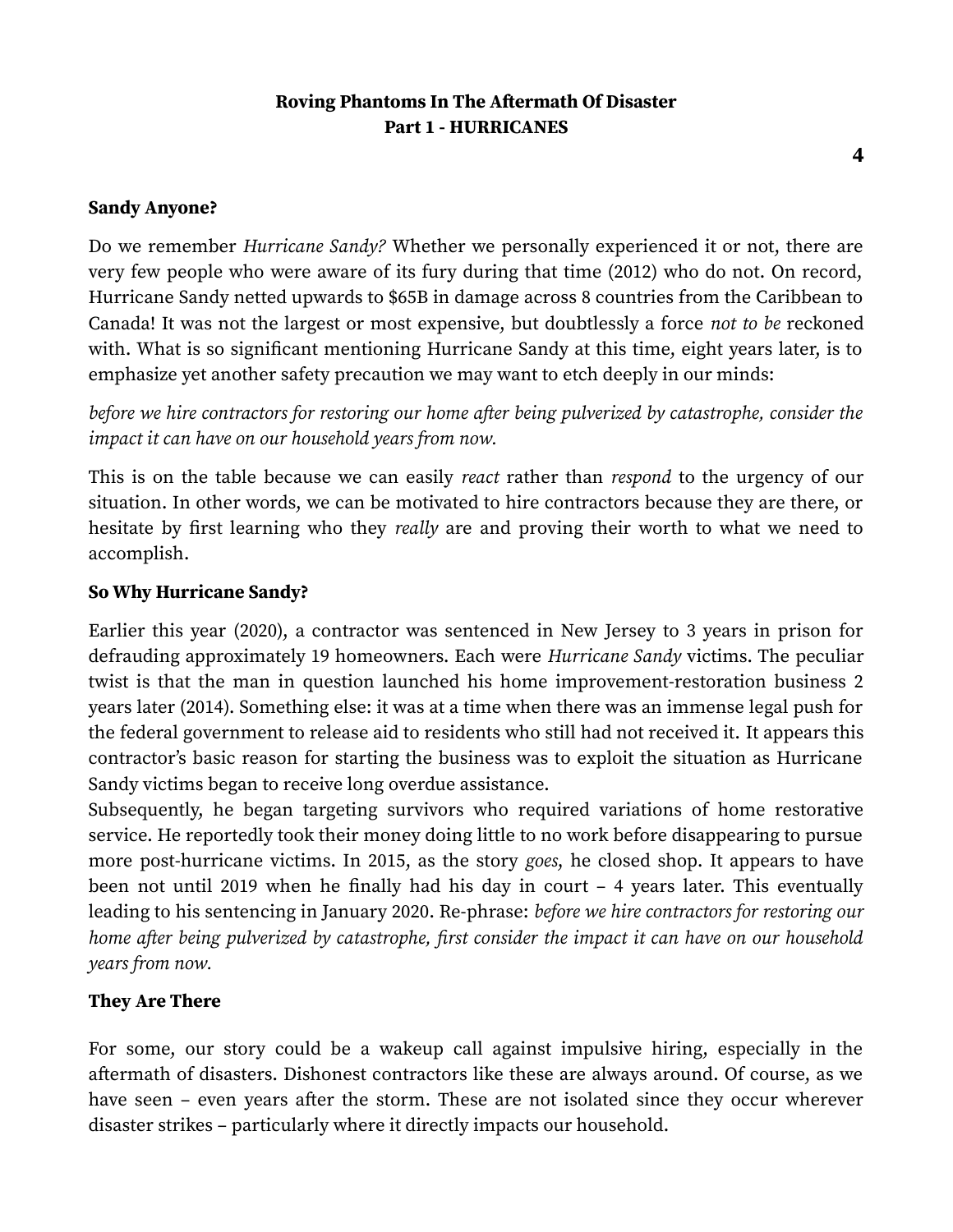Briefly, but keeping in the vein of hurricanes. Here are just snapshots of a couple more predations which have occurred in our country:

\*Hurricane Katrina – 2005 – Louisiana – Report Made: 2007 (2 years later)

Contractor concocted an elaborate scheme by encouraging residents to rely on him as a gobetween for their mortgage companies for any home *permits* required. Residents were instructed by him to take out insurance checks to cover repairs needed. As it seems, once the contractor completed the work, he further encouraged them to endorse the checks, then send them to his company. From there, he promised to send these to their mortgage lender.

Four points:

1. Home permits in this situation are *solely* the contractor's responsibility to obtain. Mortgage lenders rarely if ever have anything to do with that.

2. The contractor apparently created an illusion for residents. He injected the mortgage company tale into the transaction. It was the ruse used to cause residents to think the permits he should have obtained would be sent *to* the mortgage firm. Actually, what we have are permits which believably did not exist. But residents thought they did – at the mortgage firm.

3. Residents so affected by the scheme apparently *skipped* their mortgage payments assuming the contractor made them in their stead as part of the deal. But their mortgage companies appear not to have known about any of it.

4. The other thing unknown was that the contractor forged the mortgage firm's signature, cashed the checks, and kept the money for himself. Meanwhile, the victims were left very probably *on the hook* for not meeting the mortgage.

\*Hurricane Michael – 2018 – Florida – Report Made: 2020 (2 years later)

Unlike our contractor of the Hurricane Katrina debacle (mentioned above), this one involves a threesome. What also differs is the approach: door-to-door. Reportedly, about a month after Hurricane Michael struck, it was followed up by three dishonest individuals in the building trades operating as home improvement contractors. They ventured from house-to-house soliciting for work in various undisclosed aspects of home restoration. But there is no information in this report indicating the legitimacy of their status i.e. were they as good and dependable as they claimed to be.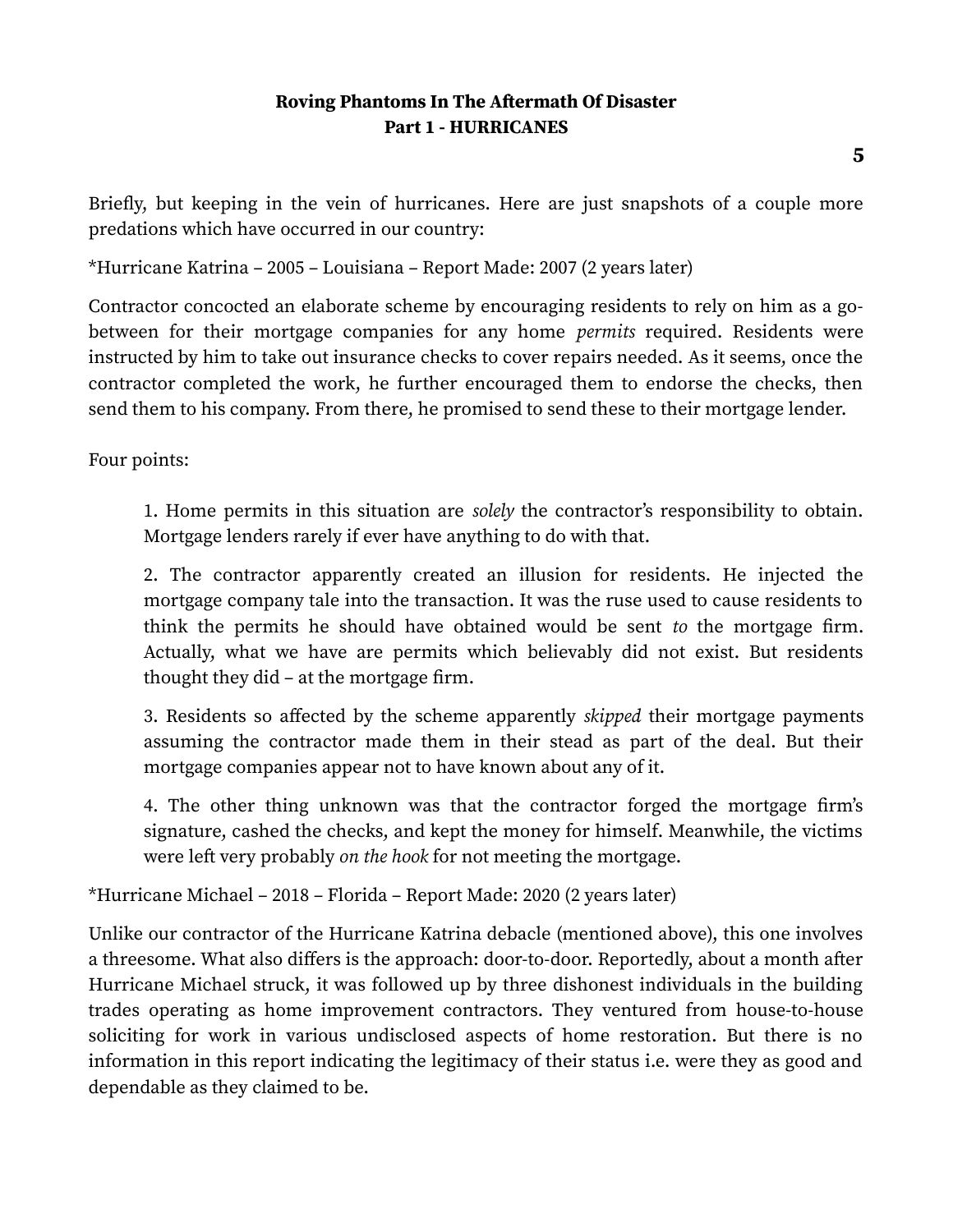There is no evidence to the effect that they were any good helping residents, still pretty distressed over the condition of their homes, recover from the mess made by the hurricane.

We may want to seriously ask ourselves: do we have a house rule we can turn to for hiring contractors? Do we have a working procedure for first validating their overall competence and relationship with residents in our community? We would think that it is very risky hiring tradespersons we hardly know anything substantial about. But for that last thought, that is exactly what their victims did – they hired these contractors without first conducting a reasonable reputation check. The *icing on the cake*, was to issue down payments.

Succinctly, after a 5-month stint collecting down payments for doing hardly a thing to account for it or nothing, our threesome went on to other things. But before they did, reportedly, they sent a letter to every resident they did little to nothing for. In fewer words [this is not a quote]: Will not complete any work or return any money. Go fly a kite!

There is no doubt that the vocabulary of disaster contractors is replete with multiple variations of aggressive phrases against residents. However, whatever is said, each has a common sentiment: *who cares about you?* As they are speaking with us, it is greatly plausible this is part of their belief system when it comes to resident-contractor relations. They are not concerned about helping us get our home back in livable condition. This criminal element of building tradesmen/women do not care if our compromised roof could collapse on the entire household.

If we have Alzheimer's, limited mobility, cancer, other severe health issues, small children made homeless in the havoc, or whatever, do we seriously think these predators will take that into consideration? Even if they cannot distinguish a hammer from a mallet, they do not care! We are the only ones who do.

#### **Summary**

Those who prey on victims of disaster are largely neutralized by private home decision makers who are not driven to hiring decisions through desperation. Instead, they are made through declining decision without proof. Top homeowners will not hire strangers or persons who are literally unqualified to deliver on what we require. We have the patience to wait as long as it takes to get it done right – the first time.

As in our examples of Hurricanes *Sandy, Katrina,* and *Michael,* there are five commonalities:

1. Impulsive decision making fueled by desperation.

2. Trusting individuals we have not first thoroughly checked out.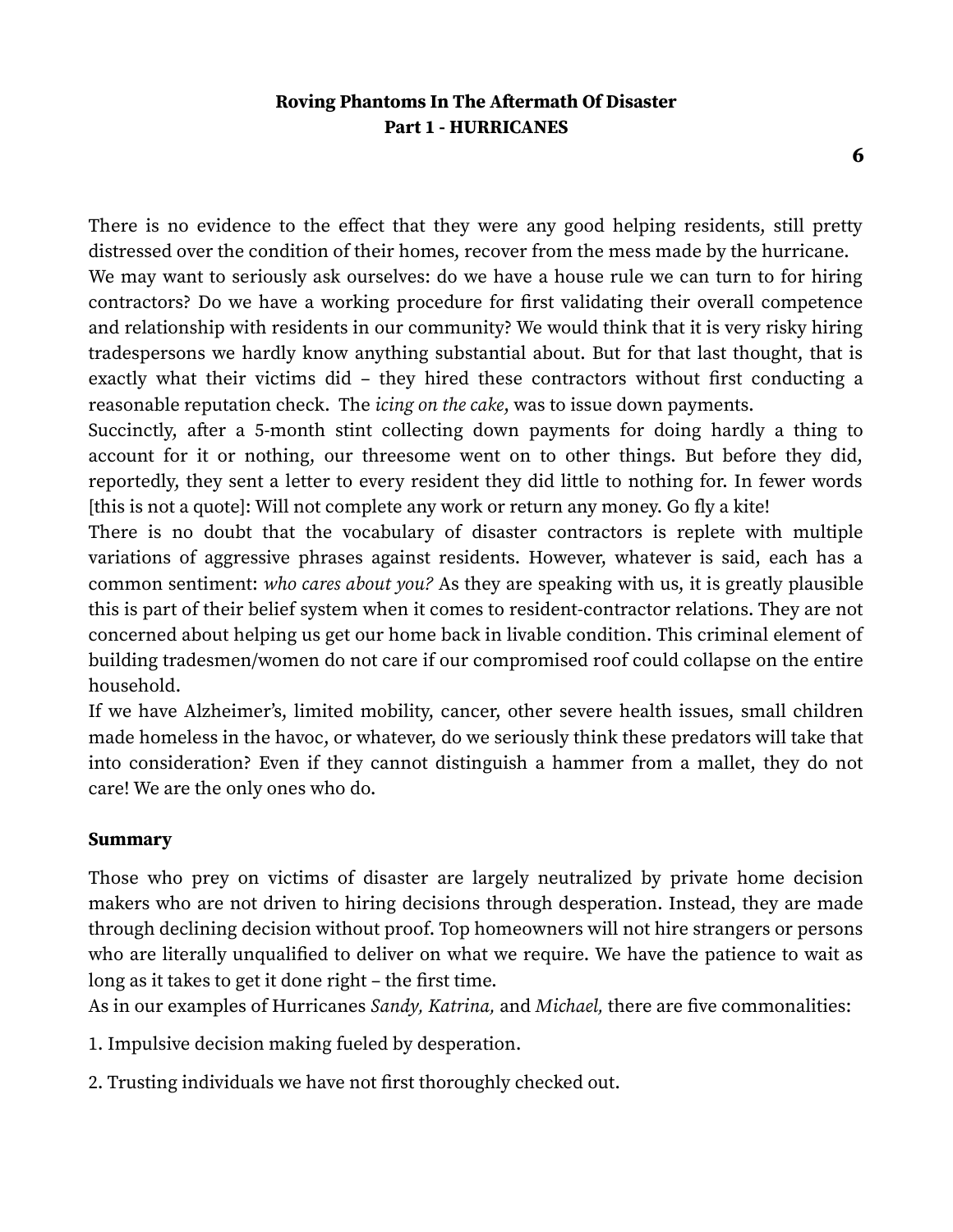3. Being wantonly *robbed blind* due to the lack of a house rule to guide safer hiring.

4. Predators in contracting eluding prosecution for a number of years.

5. Most victims, after being scammed, can wait several years – on only a *wish* for recovering our money to complete the project. It should have been delivered years ago. But the bad decision we made can inevitably cost us the steep price of never realizing it.

There is so much to say on the subject but so little time in the given space. But there are other free guides we can download. Browse:"Homeowner's Guides USA - HGRBS". These can help us shore up to make the best possible decisions, for the best contractors. We can then avoid the same mistakes and ramifications extending years and years into the future.

## HOME IS THE BEST WONDER OF THE WORLD!

*\*Edited with special assistance from D. Madden*  In association with HGRBS – a 501 (c) (3) nonprofit corporation of independent volunteers

## **HELPFUL REFERENCES**

*WHO IS THIS CONTRACTOR?*

**This is the primary homeowner's guide recommended for U.S. residents who are also private home renters and lessees.**

**Free-Downloadable-Use-able**

**[All HGRBS Information is Free ]** 

| <b>Public Coortesy - HGRBS</b><br>"Better Decisions, Better Results"<br>Since 2009<br><b>WHO IS THIS CONTRACTOR?</b><br>retiriary Contractor disposition<br>CONTINUES A REGISTER TO CHAPPER TO THE COMMON PROGRAM AND TO RETURN TWO CONTINUES.<br>SERVICE VALIDATION<br>All information must find the competition of the first terms further ground decuments<br>A few to work in the partners of<br>Company's Compilation Company (Company Company)<br>1. Lincolned 1<br>1. Deadline<br>tess mineral installation program<br>Sum 25,000 and 25,000 and 25,000 and 25,000 and 25,000 and 25,000 and 25,000 and 25,000 and 25,000 and 25,000<br><b>15 Suites</b><br><b>College</b><br>Case .<br>dependent on the state of our priorities. |
|------------------------------------------------------------------------------------------------------------------------------------------------------------------------------------------------------------------------------------------------------------------------------------------------------------------------------------------------------------------------------------------------------------------------------------------------------------------------------------------------------------------------------------------------------------------------------------------------------------------------------------------------------------------------------------------------------------------------------------------|
| <b>Homeowner's Guide USA</b><br><b>ESTARLISHING &amp; ENFORCING AN APPLICATION PROCESS</b><br>There is a correlation between 'thinking improvement' and<br>'home improvement.' The state of our homes is largely                                                                                                                                                                                                                                                                                                                                                                                                                                                                                                                         |
|                                                                                                                                                                                                                                                                                                                                                                                                                                                                                                                                                                                                                                                                                                                                          |
|                                                                                                                                                                                                                                                                                                                                                                                                                                                                                                                                                                                                                                                                                                                                          |
|                                                                                                                                                                                                                                                                                                                                                                                                                                                                                                                                                                                                                                                                                                                                          |
|                                                                                                                                                                                                                                                                                                                                                                                                                                                                                                                                                                                                                                                                                                                                          |
|                                                                                                                                                                                                                                                                                                                                                                                                                                                                                                                                                                                                                                                                                                                                          |
|                                                                                                                                                                                                                                                                                                                                                                                                                                                                                                                                                                                                                                                                                                                                          |
|                                                                                                                                                                                                                                                                                                                                                                                                                                                                                                                                                                                                                                                                                                                                          |
|                                                                                                                                                                                                                                                                                                                                                                                                                                                                                                                                                                                                                                                                                                                                          |
|                                                                                                                                                                                                                                                                                                                                                                                                                                                                                                                                                                                                                                                                                                                                          |
|                                                                                                                                                                                                                                                                                                                                                                                                                                                                                                                                                                                                                                                                                                                                          |
|                                                                                                                                                                                                                                                                                                                                                                                                                                                                                                                                                                                                                                                                                                                                          |
|                                                                                                                                                                                                                                                                                                                                                                                                                                                                                                                                                                                                                                                                                                                                          |
|                                                                                                                                                                                                                                                                                                                                                                                                                                                                                                                                                                                                                                                                                                                                          |
|                                                                                                                                                                                                                                                                                                                                                                                                                                                                                                                                                                                                                                                                                                                                          |
|                                                                                                                                                                                                                                                                                                                                                                                                                                                                                                                                                                                                                                                                                                                                          |
|                                                                                                                                                                                                                                                                                                                                                                                                                                                                                                                                                                                                                                                                                                                                          |
| Edited with special ossistance from D. Madden                                                                                                                                                                                                                                                                                                                                                                                                                                                                                                                                                                                                                                                                                            |
| in esseciation with MGRES - a SEE (ck)U nonprofit corporation of independent volunteers                                                                                                                                                                                                                                                                                                                                                                                                                                                                                                                                                                                                                                                  |